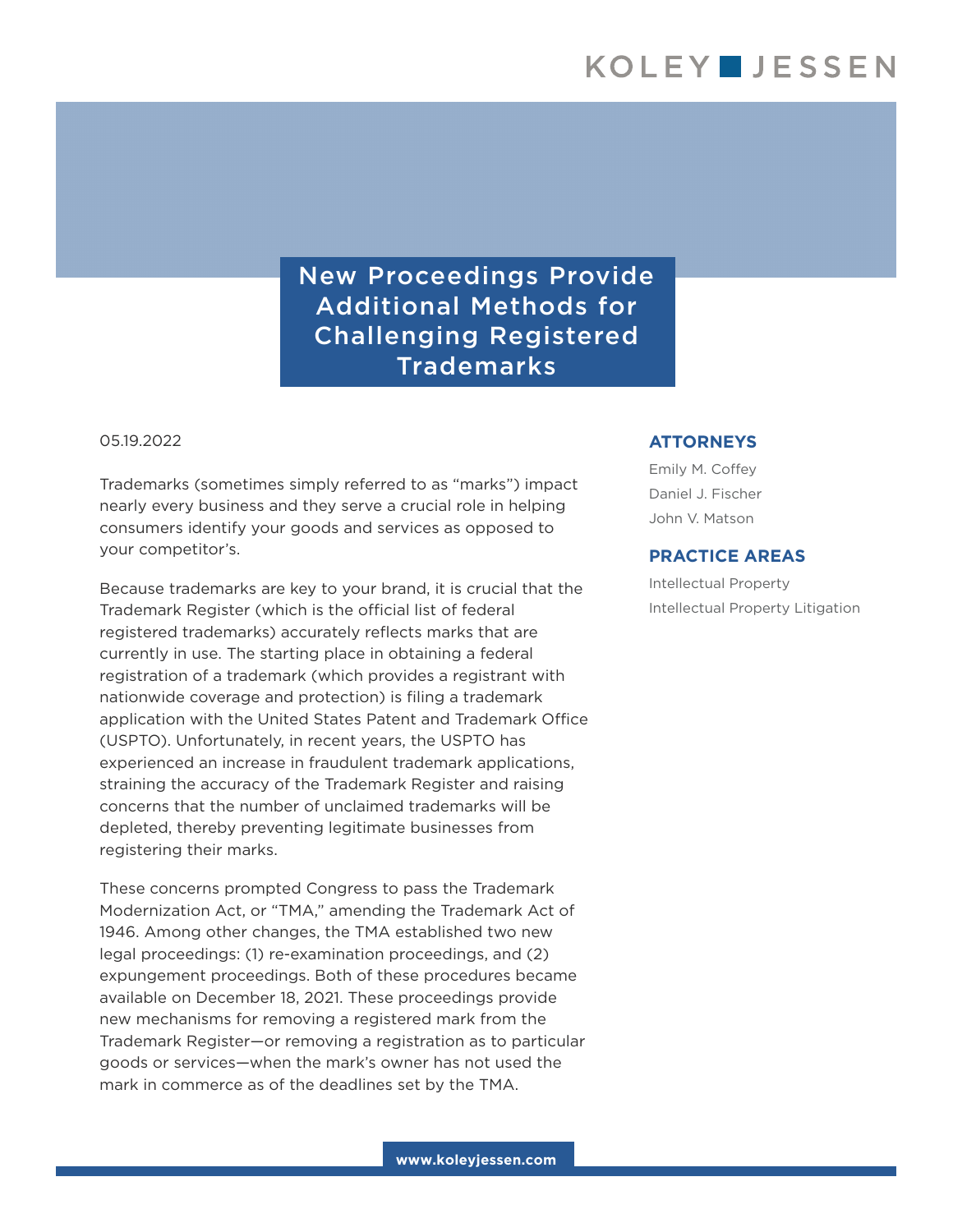## New Proceedings Provide Additional Methods for Challenging Registered Trademarks

Both re-examination and expungement are meant to be more efficient and less expensive alternatives to filing a contested trademark cancellation proceeding with the Trademark Trial and Appeal Board (TTAB), the long-standing administrative proceedings applicants have traditionally used to oppose fraudulent applications or cancel existing registrations. In many ways, TTAB proceedings mirror ordinary litigation; the proceedings can be extremely expensive, last several years, and are even presided over by judges. Re-examination and expungement are useful methods for eliminating unused trademarks that might impede a company's or individual's pending trademark application without resorting to typical litigation proceedings. For those who already own registered trademarks, passage of the TMA serves as a reminder to routinely review trademark portfolios to confirm that trademarks are indeed used to brand the goods and services covered by the existing registration.

#### **Re-examination Proceedings**

A re-examination proceeding can be used to request removal of a trademark from the Trademark Register that was not used in commerce by the date that the USPTO mandated that the registrant file its proof of use. For example, if a trademark application was filed (and granted) based on an intent to use the trademark by a certain date, but was not used by that date, then a re-examination proceeding could be used to challenge such a registration. Petitions for re-examination must be filed within five years of a mark's registration.

#### **Expungement Proceedings**

By contrast, an expungement proceeding may be brought to request removal of a trademark that has never been used in commerce. An expungement proceeding may also be brought to cancel a trademark registration in part, to the extent the mark was registered for goods and services for which it has never been used. Until December 27, 2023, any registration that is at least three years old may be subject to expungement. Thereafter, an expungement proceeding must be initiated at least three years and no more than ten years after the mark's registration.

## **Initiating and Responding to Re-examination and Expungement Proceedings**

Re-examination and expungement proceedings are not mutually exclusive; in some instances, it may be possible to invoke both mechanisms to challenge a single registration if the proceeding is initiated within three to five years after the mark's registration and the challenges claims that the mark was not used by the relevant date and has never been used in commerce. Using this strategy, a mark that withstands expungement may still be removed through re-examination. Either proceeding, however, can be initiated by any person—regardless of whether the petitioner is interested in registering a mark of their own—or by the Director of the USPTO. When a petitioner initiates a proceeding for re-examination or expungement, the petitioner must submit verified testimony or other evidence to establish a valid case of nonuse, accompanied by a sworn statement describing the petitioner's "reasonable investigation of nonuse"—which should identify the steps of the petitioner's investigation, sources of information, how and when the